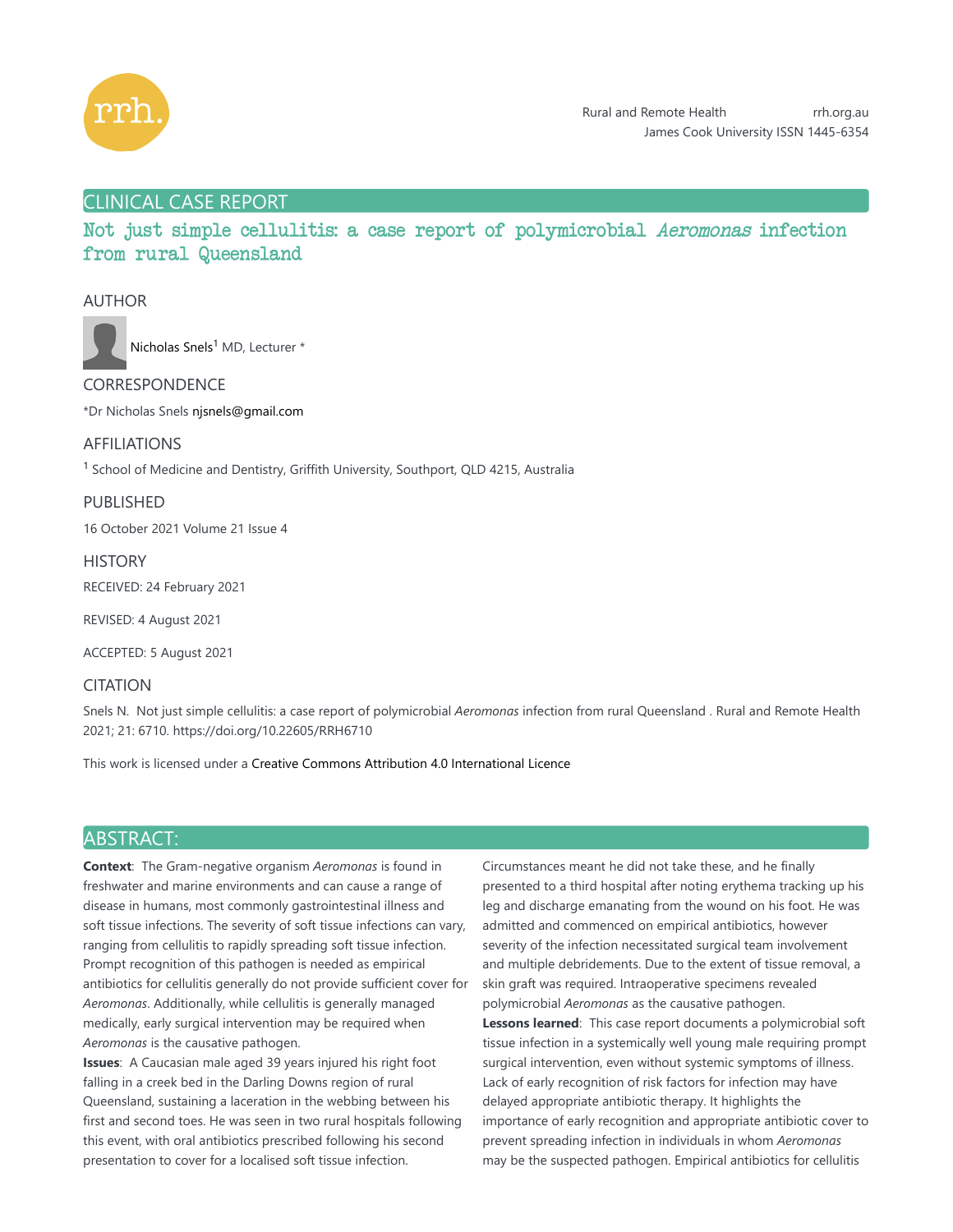generally do not include the agents to which *Aeromonas* is susceptible, hence guidelines recommend a regime of trimethoprim–sulfamethoxazole or ciprofloxacin in addition to either dicloxacillin or flucloxacillin. Initiation of appropriate

#### Keywords:

Aeromonas, Australia, cellulitis, soft tissue infections.

### FULL ARTICLE:

#### **Context**

*Aeromonas* is a genus of Gram-negative bacteria primarily classified into two groups: non-motile species, which mainly infect aquatic animals; and motile species associated with a range of human diseases<sup>1</sup>. They are globally distributed and found in a range of aquatic environments. Contact with these environments is the most common source of infections in humans.

Two main disease processes are associated with *Aeromonas* organisms in humans: gastroenteritis and soft tissue infection<sup>2</sup>. Although gastroenteritis is the most common clinical manifestation of *Aeromonas* infections, these infections are generally self-limiting, although in certain cases antibiotic management may be required. *Aeromonas* soft tissue infections, while uncommon, can vary in severity. These infections generally occur after traumatic injury in an aquatic environment, creating a portal by which the pathogen can enter. These infections have been documented to range from cellulitis (the most common soft tissue infection associated with *Aeromonas*), to more severe infections such as myonecrosis and necrotising fasciitis. Recognition that *Aeromonas* may be the causative pathogen in soft tissue infections is important as this pathogen may not be covered by empirical antibiotics for cellulitis.

This case highlights the rare but significant soft tissue infections than can occur in otherwise immunocompetent and seemingly healthy individuals. Additionally, while the literature generally recommends early antibiotics as sufficient treatment, the case demonstrates that early surgical intervention may be required in certain cases.

#### *Ethics approval*

Consent to publish this case was obtained from the patient.

#### **Issues**

A Caucasian man aged 39 years sustained an injury to his right foot in 2020. He described falling near a creek in the Darling Downs region of rural Queensland, Australia, and landing on his foot in the creek, during which he sustained a small laceration in the webbing between his first and second toes. He presented to a local hospital, where his wound was cleaned and dressed. No antibiotics were prescribed at this time. He subsequently commenced a drive to the Northern Territory (more than 3000 km away by road); however, ongoing pain prompted him to stop at a second hospital after 4 hours. Here the foot was imaged by x-ray, with no fracture identified. He was given a script for oral antibiotics (cephalexin); however, given the distance left to drive he did not get this filled. He eventually stopped again at a regional hospital after a 9-hour drive due to increasing pain and redness tracking up his foot in addition to clear discharge from the wound. He did not admit to any fevers, rigors, nausea or other signs of systemic illness.

antibiotics earlier in this case may have prevented the need for surgical intervention. This case also demonstrates that early surgical referral and intervention may be warranted in suspected

*Aeromonas* infections.

His medical background was significant for non-alcoholic fatty liver disease, which was stable and under surveillance. He did not have any other medical background, regular medications or allergies. He was a non-smoker and drank occasional alcohol.

On review in the emergency department he was normotensive, had a heart rate of 80–90 beats per minute in sinus rhythm, was afebrile with no oxygen requirement or tachypnoea. He had a wound discharging serous exudate between his first and second toes on his right foot, the laceration itself extending approximately 2 cm vertically. Its depth was unable to be ascertained due to pain on examination. Surrounding this site, erythema and induration were tracking up to the patient's hindfoot with nil palpable subcutaneous crepitus. Active and passive range of motion at the ankle and toes were fully maintained. There was nil palpable inguinal lymphadenopathy. The discharge was swabbed and sent for microscopy and culture. Initial investigations showed his white cell count was elevated at 13.9  $\times$  10<sup>9</sup>/L with a neutrophilia of 11.16  $\times$  10<sup>9</sup>/L. C-reactive protein was elevated at 102 mg/L. Liver and renal function were within normal parameters. Repeat x-ray of the foot was performed, which noted air inclusions between the first and second metatarsals with soft tissue swelling over the forefoot. He was given empirical intravenous piperacillin–tazobactam, after which intravenous metronidazole was added to broaden antimicrobial cover. A tetanus booster was also administered due to uncertainty about how recently the patient had received a tetanus vaccine.

The patient was seen by the surgical team and admitted. Due to the extent of the erythema and progression prior to presentation, there were concerns regarding a deep tissue infection and he was taken to theatre the following day for debridement. Intraoperative specimens were taken, and his antibiotic regime was changed to include vancomycin and lincomycin. The swabs taken on initial arrival in the emergency department grew *Aeromonas veronii bv sobria* and *Aeromonas hydrophila*. The intraoperative specimen also grew *Aeromonas hydrophila*. On advice from the local infectious diseases team, all intravenous antibiotics were ceased, and he was commenced on oral trimethoprim–sulfamethoxazole. Six days after initial washout he was taken back to theatre for a repeat washout and further debridement of the wound, which was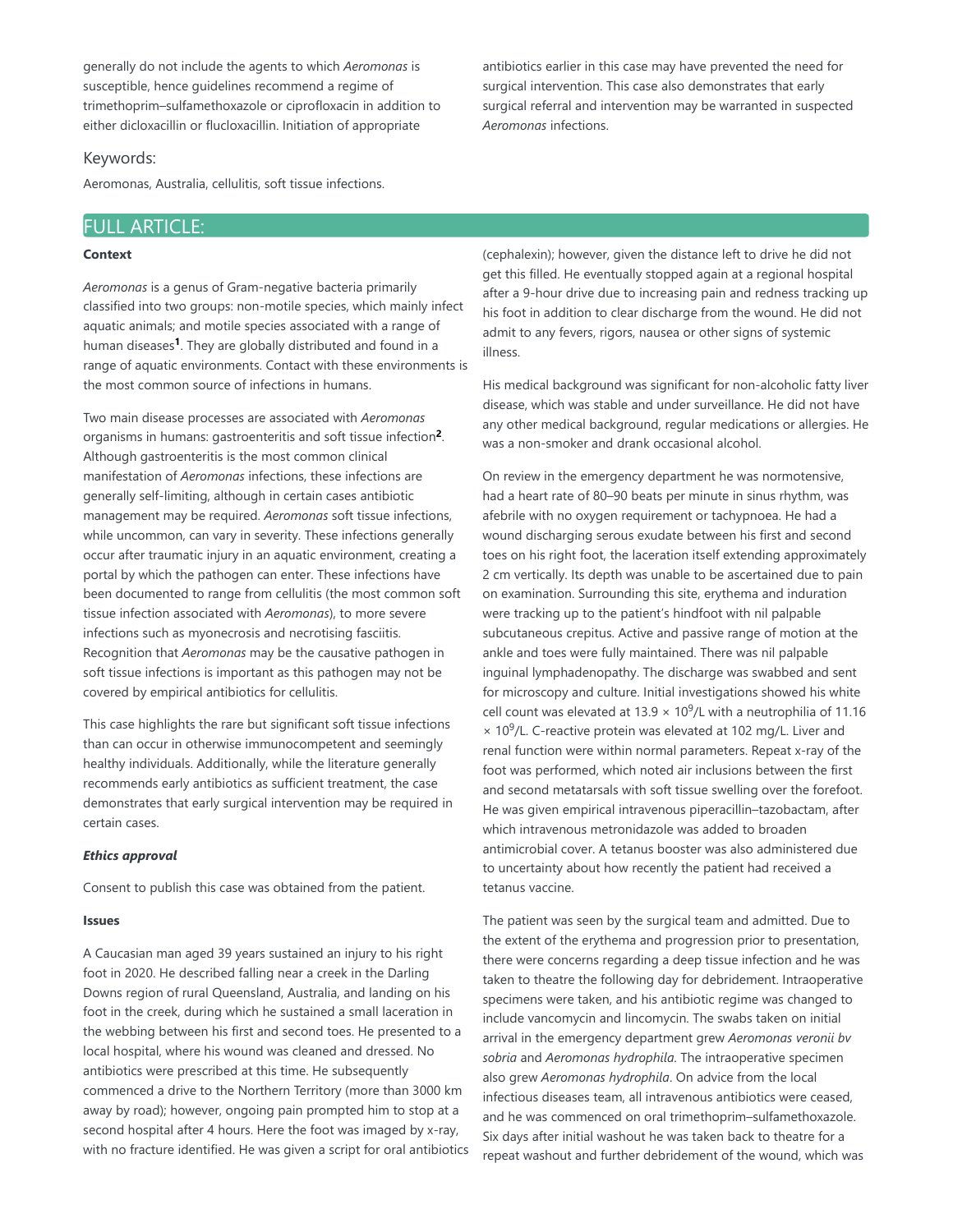then left open due to the extensive debridement, with the view that a skin graft may be needed. Four days later he returned to theatre for a repeat washout and split skin graft with the donor site his lateral left thigh.

The patient was continued on oral antibiotics until he had completed 14 days total antibiotic therapy (intravenous and oral) and was discharged after a 22-day total admission. He was later seen in surgical outpatient clinic; the skin graft had taken and there was no recurrence of infection since completion of antibiotics. He required physiotherapy on discharge to assist with improving mobility in the foot due to the skin graft.

#### **Lessons learned**

This case report highlights the importance of prompt recognition and management of water-immersed traumatic injuries and infection.

Injuries sustained with water exposure are considered highest risk for soft tissue infection where the water exposure in question is still, fresh water<sup>3</sup>. Organisms that can cause secondary infection are varied and are dependent on type of water in addition to mechanism of injury. Gram-negative bacteria are associated with both freshwater- and saltwater-exposed soft tissue infections. These pathogens include, but are not limited to, *Aeromonas*, *Burkholderia pseudomallei* and *Pseudomonas* in fresh water, and *Vibrio* and *Shewanella* in salt water. Individual patient factors also increase the risk of soft tissue infection, with immunocompromised patients and people with underlying liver disease at higher risk of developing clinically significant or severe infection following exposure<sup>2-4</sup>.

The patient discussed in the case report, while systemically well, did report a background of non-alcoholic fatty liver disease. It appears this was not recognised on his initial two presentations to hospitals in rural Queensland. Recognising that this individual did have these risk factors may have prompted earlier empirical therapy and prevented the need for surgical intervention.

Culture and intraoperative samples noted polymicrobial *Aeromonas* growth. *Aeromonas veronii* and *Aeromonas hydrophila* were identified. Amongst the *Aeromonas* organisms, *Aeromonas veronii* and *Aeromonas hydrophila* are among the most commonly isolated species contributing to serious disease<sup>3</sup>.

Within Australia, *Aeromonas* has been found to be highly prevalent in waterways throughout South East Queensland as well as in metropolitan water supplies<sup>5,6</sup>. Despite this, significant infection remains relatively rare: between 1990 and 2006 there was an average of 11 cases per year of *Aeromonas* bacteraemia reported in Victoria<sup>7</sup>. Due to the widespread nature of these organisms yet relatively rare infection rate, both route of entry/mechanism of injury and underlying patient factors have been postulated to impact the chance of clinically significant infection.

The initial antibiotic regime for this patient included intravenous piperacillin–tazobactam and intravenous metronidazole, subsequently changed to vancomycin and lincomycin. On review, this was likely unnecessarily broad, with no clear guidelines followed on initial patient review in the emergency department. Bedside rationale was that *Pseudomonas* may be present given the mechanism (hence the piperacillin and tazobactam), with metronidazole given for additional Gram-negative cover. However, this contrasts with current clinical guidelines for freshwaterimmersed or exposed wounds. Therapeutic Guidelines, under the section regarding water immersed wound infections, advises to:

*… treat patients with risk factors for developing severe disease (eg liver disease, iron overload, immune compromise due to immunosuppressive medications, diabetes or malignancy) as for infection associated with systemic symptoms or involving deeper tissues even if the infection is localised. 8*

Additionally, the guidelines recommend that:

*… [for] wounds not associated with systemic features or involving deeper tissues use trimethoprim/sulfamethoxazole or (as a two-drug regimen) ciprofloxacin plus either dicloxacillin or flucloxacillin. 8*

For infections involving deeper tissue or with systemic features, recommended empirical treatment is intravenous flucloxacillin and ciprofloxacin, and to consider the addition of vancomycin if risk factors for methicillin-resistant *Staphylococcus aureus* are present.

Initial antibiotic treatment for the patient was broad; however, on culture sensitivity to trimethoprim–sulfamethoxazole provided a more targeted treatment option. Penicillin resistance has been documented in numerous *Aeromonas* strains, while most strains are susceptible to trimethoprim–sulfamethoxazole, quinolones, second- and third-generation cephalosporins and aminoglycosides<sup>2</sup>. The ability to produce beta-lactamase has been noted in some *Aeromonas* species, and carbapenem resistance has also been documented. Regional resistance patterns may influence suitability of certain antimicrobial agents, highlighting the importance of obtaining a culture. There does not appear to be any strong evidence to suggest an optimum duration of therapy. It is important to note that the resistance patterns in waterborne pathogens may mean standard therapy for soft tissue infections is inadequate.

Cellulitis is the most common soft tissue infection secondary to *Aeromonas*, although more significant myonecrosis and necrotising fasciitis have also been documented<sup>9-11</sup>. In these significant infections, surgical intervention has been required to prevent progression of the infection. The case discussed adds further evidence that early antibiotics and early surgical referral may be beneficial in these infections.

#### *Conclusion*

In soft tissue and skin infections sustained in an aquatic environment, particularly after skin-penetrating trauma, careful consideration regarding the causative pathogen is needed. *Aeromonas* has the ability to cause a spectrum of disease; however, it can be aggressive and potentially lead to permanent disability or death. This patient's delayed presentation and initial inappropriate